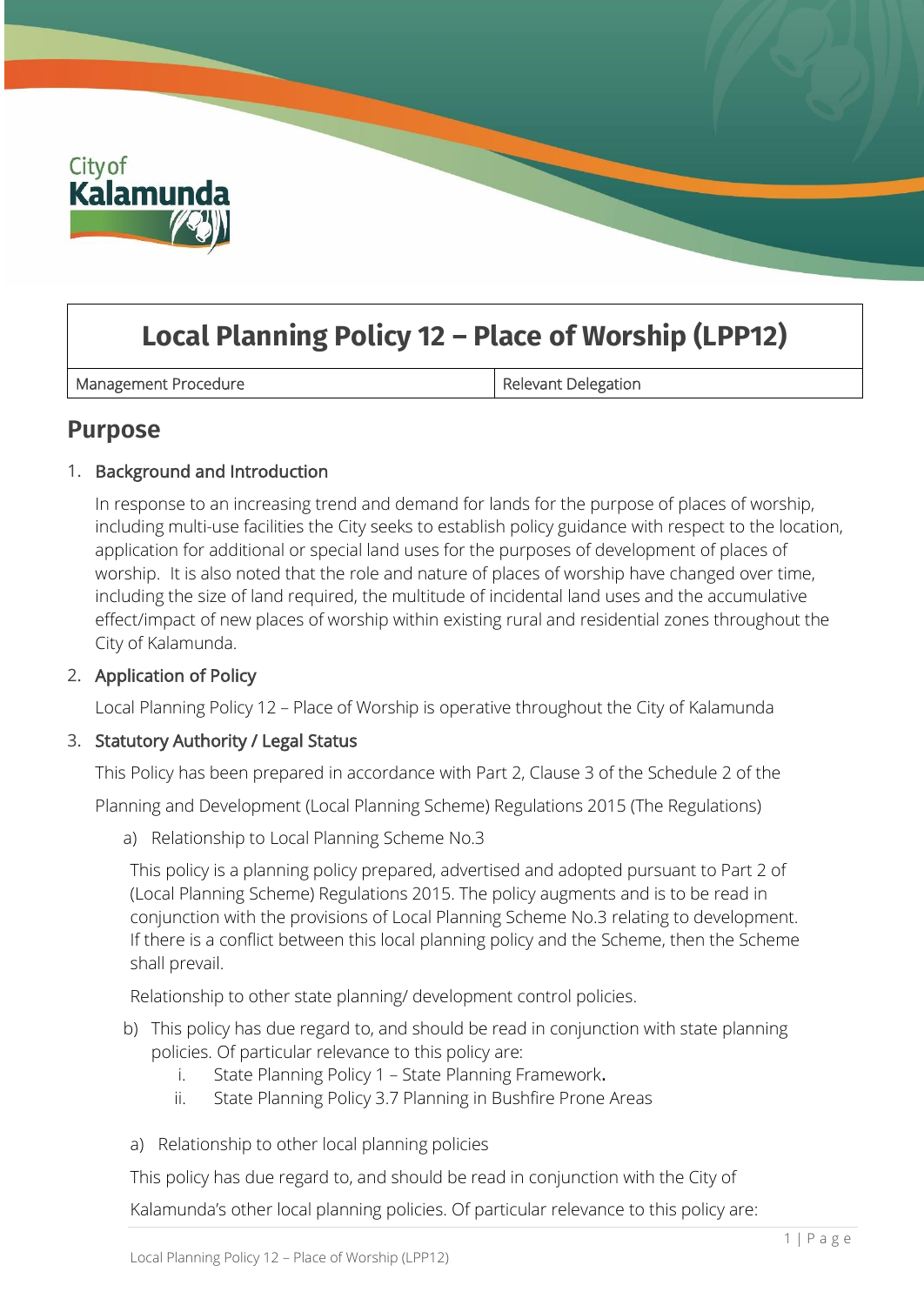

- i. Local Planning Policy P Dev. 57, Street Fencing, Walls and Gates.
- ii. Local Planning Policy P Dev. 45, Public notification of planning proposals.

#### 4. Policy objectives

- a) To specify local provisions which supplement the requirements of Local Planning Scheme No.3
- b) To ensure that the operation of Place of Worship activities do not affect or impinge on the prevailing amenity of the local area.
- c) To facilitate and to provide guidance in terms of appropriate locations within the City of Kalamunda for places of worship and associated land uses.
- d) Providing policy guidelines in terms of development standards suitable for the City of Kalamunda for all Place of Worship development within the judicial area of Local Planning Scheme No.3.
- e) To provide guidance and an assessment framework in relation to the appropriate location of Places of Worship as well as guidance towards appropriate built form outcomes.
- f) To provide guidance in respect to the advertising of applications for place of worship.

#### 5. Policy Measures

- a) The operative Local Planning Scheme (LPS3) provides for the assessment of applications for development or use within the City.
- b) The use classification "Place of Worship" is described as a land use that is an "A" land use or a "D" land use in many of the City's zones. Land uses within the above categories are not permitted unless the Local Government has exercised its discretion by granting planning approval. ("A" land uses are required by LPS 3 to be the subject of public consultation).
- c) The Scheme provides the ability for landowners to apply for additional uses. In many cases, in particular in Rural Zones, "Place of Worship" is an "X" land use which means that it is prohibited within that zone. LPS 3 provides an ability for an applicant to apply for a Local Planning Scheme Amendment for an Additional or Special Use which provides the City with the ability to assess the merits of that particular use.

An additional use is a land use that is permitted on a specific portion of land in addition to the uses already permissible in that zone that applies to the land. A Special Use Zone applies to specific categories of land use which do not comfortably sit within any other zone within the Scheme.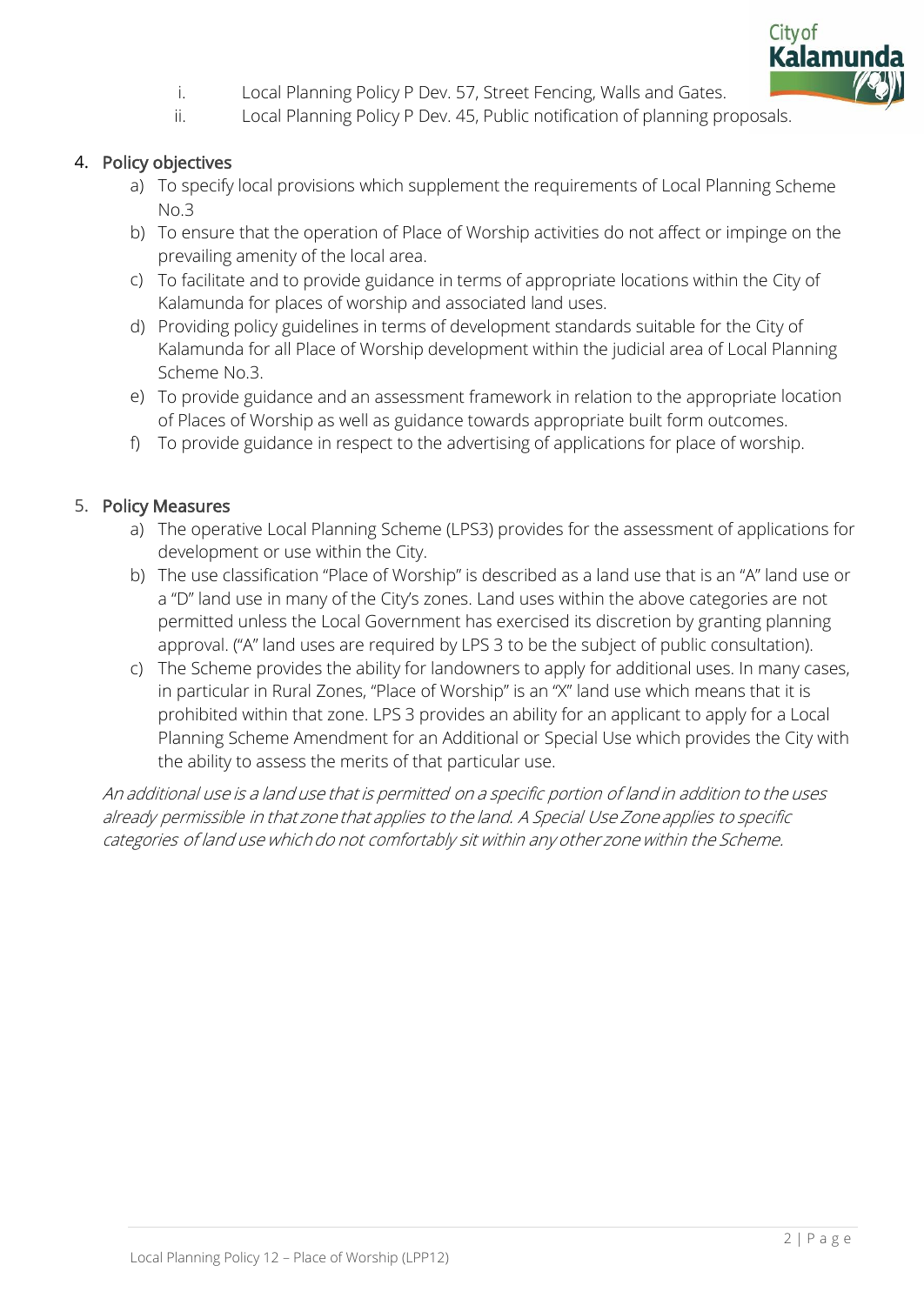## **Policy Statement**



## 1. Zoning and Location

## a) Objectives of the Zone

Proposals should be in keeping with the objectives of the Zone as set in LPS3 and complement predominant activities in the Zone.

Where an applicant seeks to apply for an Additional Use, the additional uses that are applied for where they appear as an "X" use in that particular Zone shall be assessed on their own merits. Those additional uses should not be approved unless the applicant has demonstrated that the objectives of that Zone will not be compromised.

An applicant may where a number of uses are proposed to apply for a Scheme Amendment to "Special Use" which encapsulates all of the required uses but also extinguishes the previous land use. This allows the applicant to coordinate all desired uses and to provide the City with an overall master plan and vision for the site, allowing for development to take place in stages over time in accordance with the master plan.

#### b) Site Location

Proposals including additional or special uses will be assessed in the context of the location of the site, ease of access to transport links, and the services and utility connections. When considering a site appropriate for the special or additional use local planning scheme amendment, it is considered necessary for such uses to be located in a non-agglomeration manner in order to avoid significant impacts on local amenity. The following location requirements for separation between existing and proposed Places of Worship apply:

| Zoning                                                                                | Separation Distance (As measured from<br>lot boundary to lot boundary) |
|---------------------------------------------------------------------------------------|------------------------------------------------------------------------|
| Residential (Including Residential<br>Bushland) zones                                 | 300 metres                                                             |
| Mixed Use                                                                             | 300 metres                                                             |
| Special Rural, Rural Composite zones                                                  | 500 metres                                                             |
| Rural Landscape Interest, Rural<br>Conservation, Rural Agriculture                    | 800 metres                                                             |
| Industrial, including Industrial<br>Development, Light and General<br>Industry zones. | No separation distances applied.                                       |
| Private Clubs and Institutions                                                        | No separation distances applied                                        |

## Table **1**

i. An additional use for "Place of Worship" will not be considered acceptable where there is another place of worship land use within the separation distance from the subject site as specified in Table 1. It is considered that the accumulative impact of multiple places of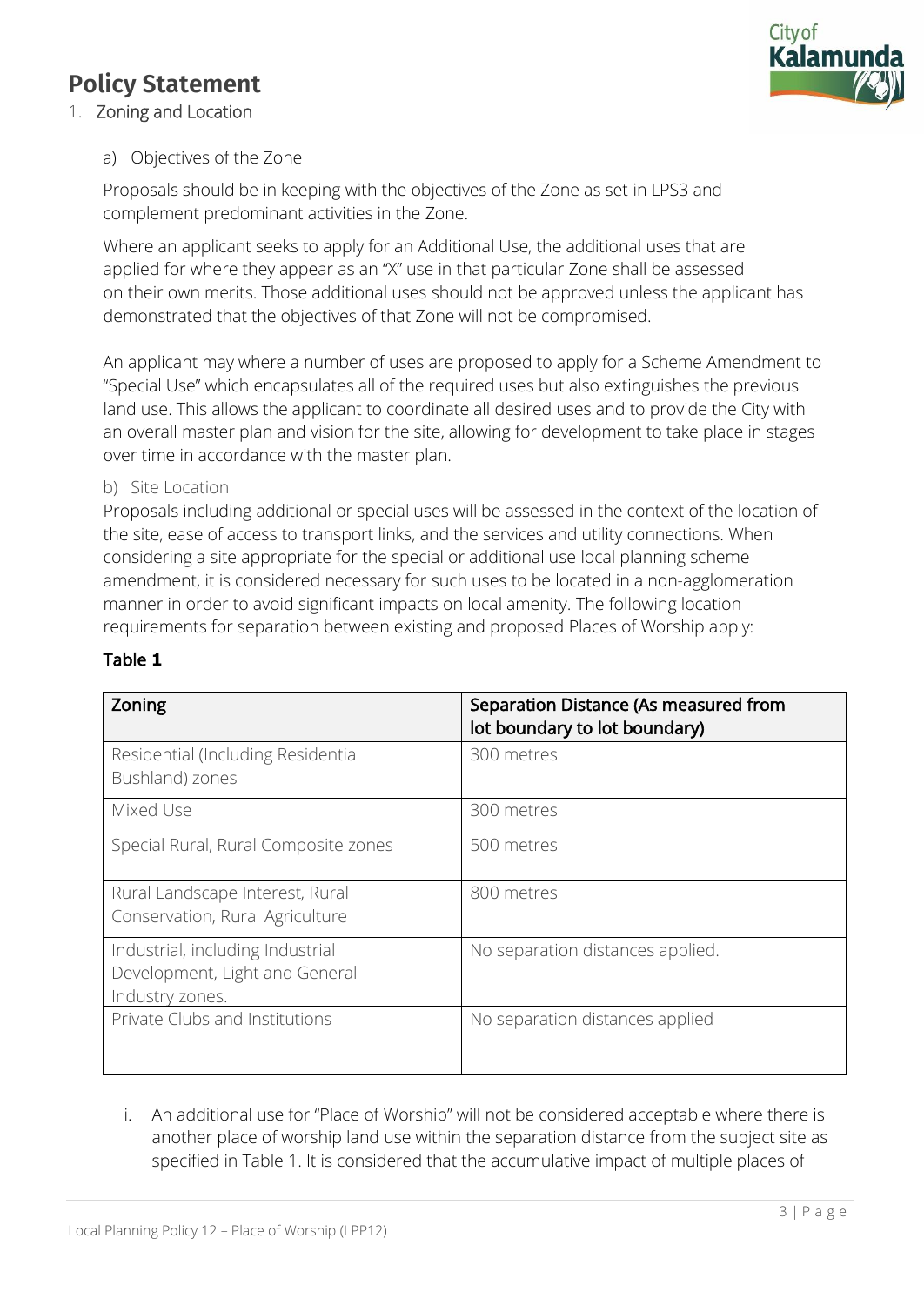worship conglomerated in one area may have impacts on the preservation of local amenity.

ii. Where a Place of Worship is located in a zone where the use is a "P" Permitted

use, there will be no restrictions on proximity to other place of worship uses.

- iii. Where a Place of Worship is located in a zone where the use is a "D" Discretionary or "A" Advertising, classification, applications will be determined on their merits within the scope of this policy and the Local Planning Scheme requirements.
- iv. Applications for Additional or Special Use will be subject to referral to the City's

Development Advisory Committee for comment.

v. Where proposals involve subject sites on a District Distributor Other Regional Roads (ORR) the applicant will be required to submit a Traffic Impact Statement (TIS) to the City for consideration, prior to the City considering any proposal to amend the Local Planning Scheme. This will provide the City the ability to evaluate the appropriateness of such a location and whether any City owned assets or infrastructure may or may not be affected by the proposed use.

## 2. Existing Prevailing Amenity

All applications will be assessed having due regard and consideration for the ability of the proposed Place of Worship and any associated land uses being able to co-exist in harmony with the surrounding land uses. When submitting an application for development or scheme amendment, the applicant is required to address the potential impact relating to the following elements:

- i. Traffic Impact
- ii. Noise Attenuation
- iii. Visual Privacy
- iv. Overshadowing
- v. Streetscape and Urban Design
- vi. Removal of any significant vegetation
- vii. Bushfire Management

Proposals should not reduce the existing or intended amenity of the area by way of impacts that could arise from approval of the application, including noise, inappropriate traffic congestion, parking issues, or an incompatible scale of development in the zone.

## a) Incidental or other additional uses

In many instances a Place of Worship use is accompanied by incidental land uses.

An incidental land use is defined in the model scheme provisions as "a use of premises which is consequent on, or naturally appertaining or relating to, the predominant use".

Similarly, Incidental Land Use is defined in LPS 3 as "to mean a use of premises which is

ancillary and subordinate to the predominant or primary use".

The scale of an incidental use to a Place of Worship shall not: Substantially increase the number of people visiting the site at any given time.

Incidental land uses will need to be included in any application for development approval or for Additional / Special Use scheme amendment requests. The nature and operation of the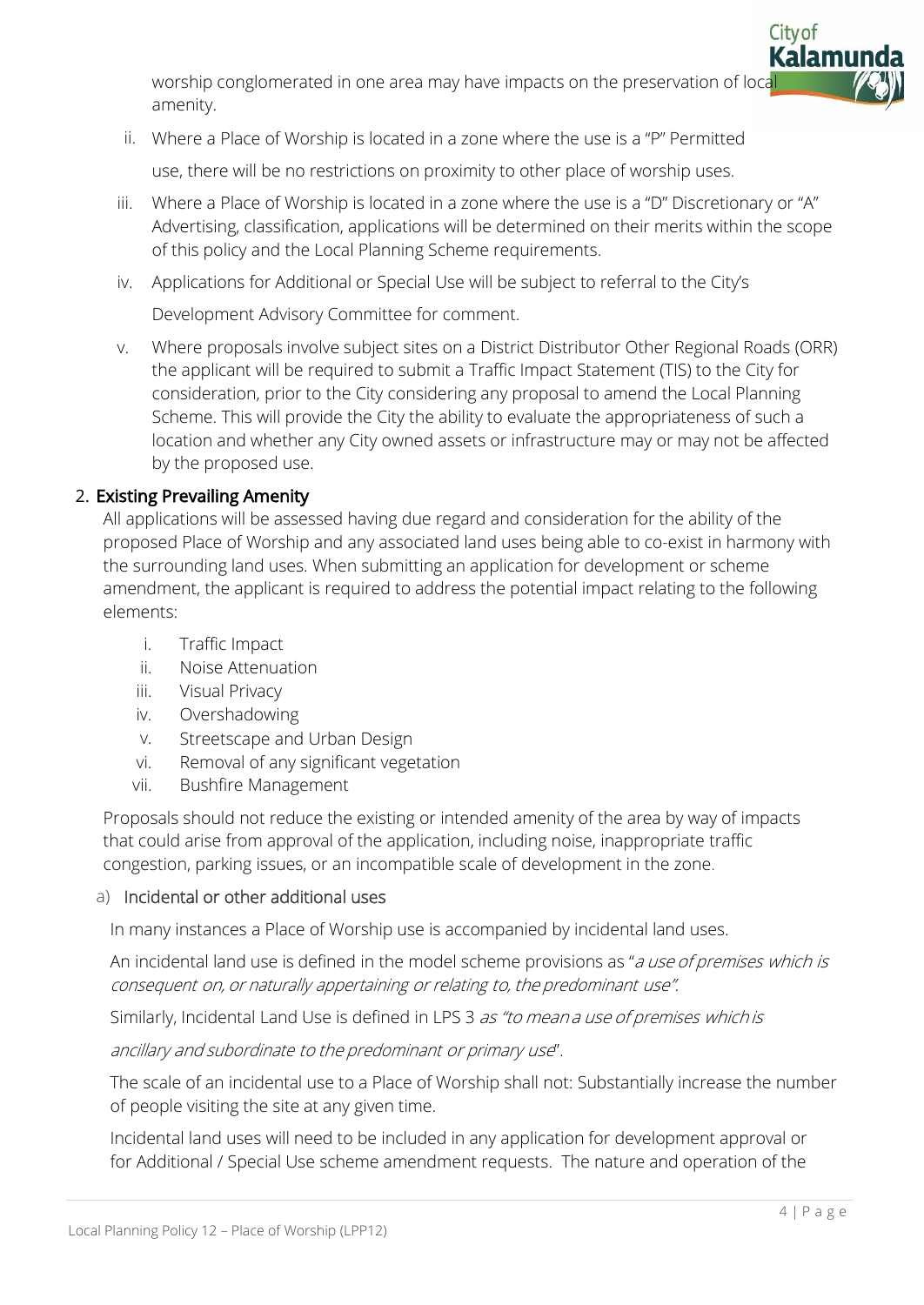incidental use must be clearly defined including the number of employees, visitors and an evaluation of car parking requirements.

Where applying for an Additional Use, A maximum of two additional incidental uses will be permitted when subordinate to a place of worship land use.

Where more than two incidental land uses are required, the applicant will be required to apply for a Special Use zone to accommodate those uses.

Acceptable subordinate incidental uses may include:

- i. Aged Residential Care
- ii. Caretakers dwelling
- iii. Single and Ancillary Dwellings
- iv. Community Purposes
- v. Educational Establishment
- vi. Family Day Care (within a Single Dwelling)
- vii. Office
- viii. Recreation Private

#### 3. Scale and Intensity of Operation

## a) Development Staging and Master Plan

Applicants are required to supply details regarding the intended timeframe for establishing the operation of the place of worship, the proposed timetable of events and audience/ congregation numbers of the place of worship.

Applicants are required to include details in their application regarding the likely future staging of development or growth of activities in the form of a Master Plan.

When applying for an Additional Use or Special Use, a development master plan shall be submitted with the request to amend the Scheme outlining the likely or desired overall development of the site and including each relevant stage as applicable.

The details of the Master Plan should include:

- i. Location of all proposed buildings, car parking and access. additional uses.
- ii. Proposed likely incidental or
- iii. Conceptual drawings for any proposed buildings, or modifications to any existing buildings.
- iv. Preliminary traffic impact assessment.
- v. Effluent management statement, where not connected to reticulated sewer.
- vi. Stormwater disposal strategy.
- vii. Car parking strategy including overflow parking provisions contained on-site.
- viii. Landscaping.

## b) Capacity

Where a discrepancy exists between the stated capacity of a building and the assessed capacity (as a ratio of floor space per person measured from plans of the proposal) the occupancy will be assessed on the higher figure, unless occupancy numbers are restricted by the effluent disposal capacity of the site.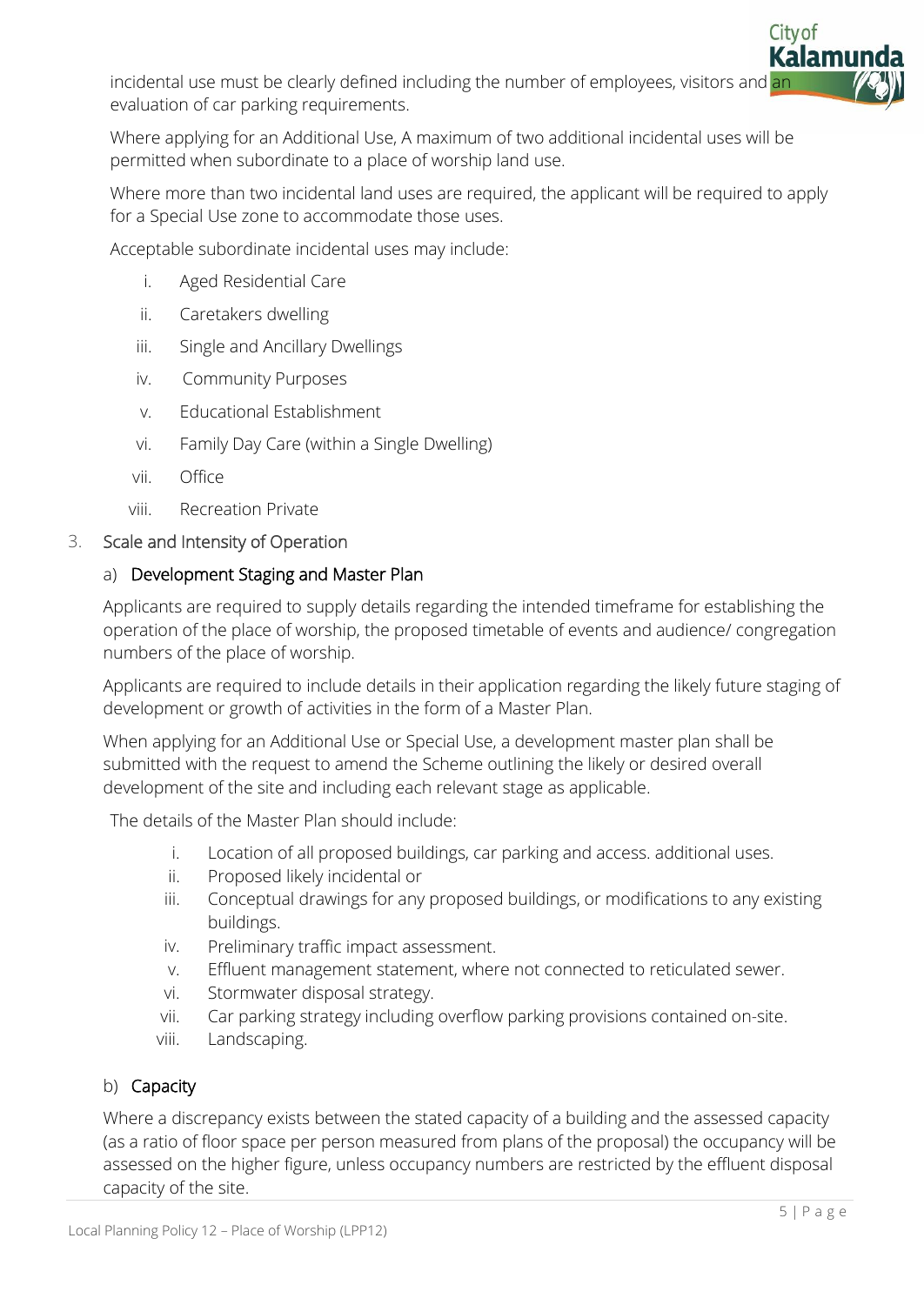

## c) Intended Catchment

Applications will be considered on the basis of the scale and likely catchment of the facility (being regional, district, or local). It is recommended that the scale of amenities proposed on site would match those as required for that associated catchment.

Where an organisation caters for a wide geographic area, it is assumed that larger scale amenities may be required. Council will not generally support major facilities unless they are sited in such a way as to be serviced without adversely impacting the amenity of other land uses.

#### 4. Built Form

#### a) Bulk and Scale

Applicants will provide an appropriate balance between the size of buildings on the site, their capacity for occupancy, and the provision of adequate space for parking and other required facilities.

The scale of development and distance to surrounding existing or planned development will be considered with the aim of ensuring that land uses and activities are compatible in the future.

The scale and setbacks between existing and planned development on the subject land and adjoining land will also be taken into consideration as well as requirements stipulated by the Residential Design Codes (For Residential Zoned property, or adjacent to residential zoned property) and Table 2 Site Requirements of the Scheme.

## b) Building Height

Further to the requirements of Table 2 – Site Requirements the following will be considered:

- i. Where proposals are to be integrated into an existing urban area, the style of the proposed development is required to harmonise with the building form and scale of the area. (For example if the prevailing building height is 10 metres, a 20 metre building height may not be deemed acceptable)
	- ii. Where places of worship are proposed within a non-residential zoned area, the height of the proposed buildings are to sufficiently integrate within the streetscape context of the subject site so as to not dominate the street. Where buildings are larger than the predominant built form, measures shall be undertaken to provide adequate visual screening and appropriate setbacks from the street and adjoining property boundaries.
	- iii. Where buildings are larger than the predominant built form, measures are to be undertaken and demonstrated to provide adequate visual screening and appropriate setbacks from the street and adjoining property boundaries. (An applicant should provide the City with a streetscape context analysis plan illustrating a plan showing site and surrounding site context relating to existing built form and natural features and elements)

#### c) Setbacks

Further to the requirements of Table 2 – Site Requirements, the following will be considered by the City;

i. The City may require greater building setbacks to proposed buildings from lot boundaries than specified in the Scheme where it is assessed that the proposal may have a detrimental impact on streetscape or amenity impact to an adjacent property(s)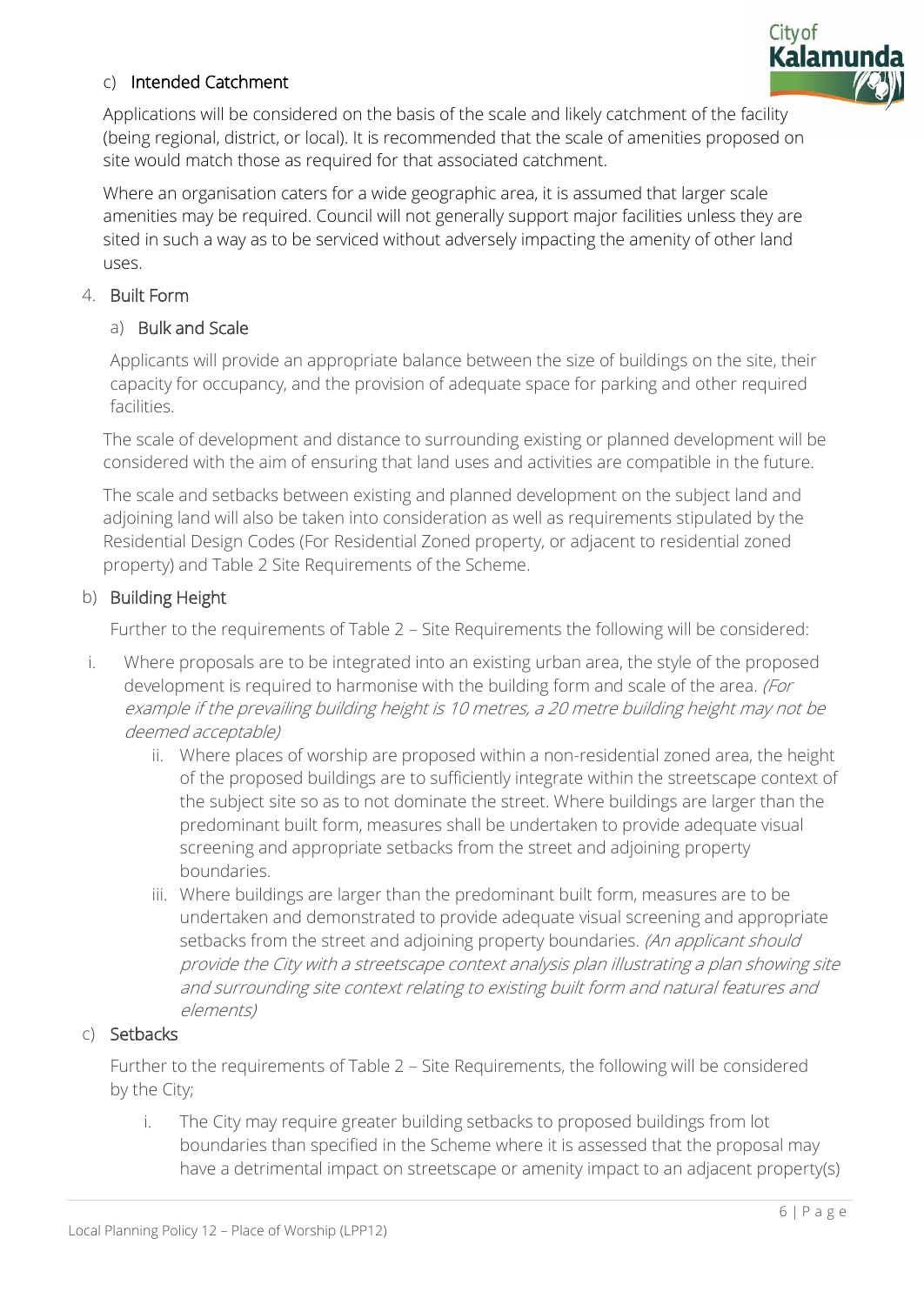

## d) Surveillance, Streetscape & Fencing

The City may allow and or require development to be screened from view from the street or from neighbouring properties through the provision of landscaping or fencing.

The applicant shall provide the following detail to demonstrate adequate surveillance and visual amenity as part of their application to commence development:

- i. CPTED (Crime Prevention through Environmental Design Guidelines).Visual sight lines and areas of passive surveillance will be considered for proposals in order to facilitate the creation of safe and welcoming facilities. Blank walls to the street or to Public Open Space adjacent to a subject site will not be considered acceptable.
- ii. External lighting strategy and location. Flood lights shall not create light spill amenity impacts to adjoining properties
- iii. Detail of front and side fencing.
- iv. A landscaping plan will be required as part of all development applications for Place of Worship.
- v. Fencing, Street walls and gates to comply with the City's Street Wall, Fence and Gate Policy.

#### e) Servicing Requirements

Applicants should address as part of their application, matters pertaining to building capacity, fire safety, public health, infrastructure servicing needs, and other relevant matters where appropriate.

## 5. Acoustic Characteristics

#### a) Noise Generation

Proposals shall include details about the potential noise generating characteristics of the development at development application stage. Qualified acoustic modelling may be required in order to quantify the likely acoustic aspects of the proposal and the applicant is encouraged to liaise with the City's Environmental Health Department for further details.

#### b) Outdoor Activities

Proposals shall include details of any proposed outdoor activities. Proposals that include events and activities beyond typical hours of daytime activity may be refused on the grounds of the likely impact of a proposal upon the amenity of the surrounding area.

#### c) Amplified Sound

The external amplification of sound is not supported on the grounds of likely impacts on surrounding amenity and likely contravention of relevant noise abatement regulations.

d) Acoustic Building Design

The Council may impose conditions on a proposal to ensure that the built development is capable of containing noise to a level which accords with relevant noise abatement regulations.

#### 6. Traffic and Road Hierarchy

a) Road classification (role and characteristics of frontage road)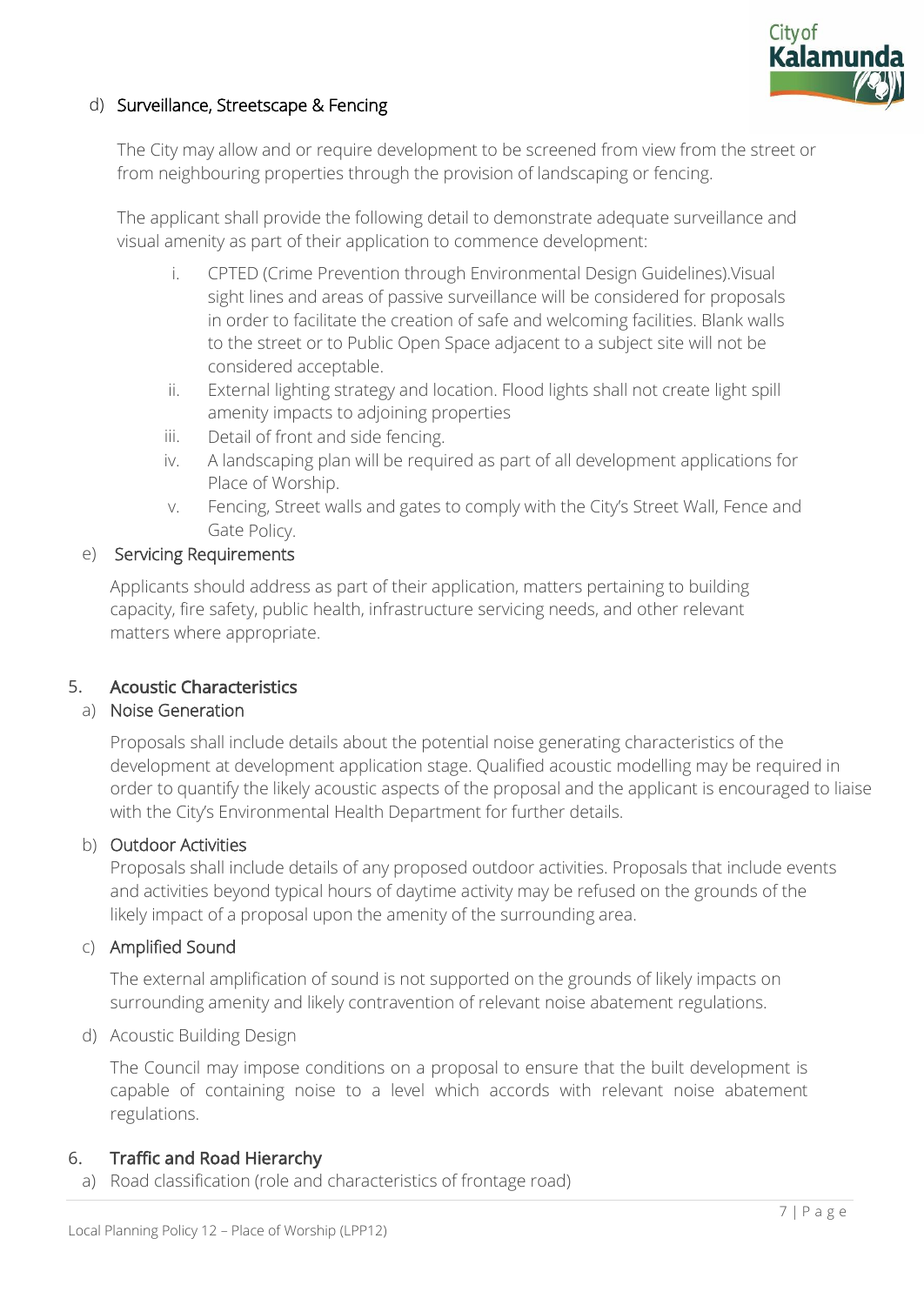The function and role of adjacent roads will be considered as a component of assessing suitability of a site for its use.

b) Traffic Generation

Applications may be required to model expected traffic volumes and characteristics through the preparation of a Transport Impact Assessment (TIA) or Transport Impact Statement (TIS).

c) Peak Flow Timing

Applications need to include details regarding proposed times of use of a facility. The City may take into account traffic generation as a result of the proposal or its accumulative impact when added to that of other existing land uses in the vicinity.

d) Prevailing Road Environment

Applications may be required to adopt a design which harmonises with the scale of existing streetscapes, or future plans for road reserves that are abutted by the proposed site.

e) Alternative transport option

Proposals may be favoured in cases where multiple modes of transport to facilities are available and are to be utilised in the conduct of the proposal.

## 7. On Site Parking & Facilities

Proposals need to have provision for adequate parking as determined by Table 3 of the Scheme - Parking Requirements.

Where numerous activities or uses are proposed to be undertaken, a schedule of proposed events including timing and attendance numbers is to be provided. The City may consider reducing the gross parking requirement where it is satisfied that a proposal facilitates a reciprocal use arrangement, where parking demand is spread by virtue of the planned timing of events or activities.

Applicants may be required to include provision for special parking facilities for buses, or other vehicles where a proposal includes these components as a part of the proposed operation of the premises.

Proposals shall also provide in addition to the Scheme requirements, provision for bicycle parking and end of trip facilities including dedicated change room and shower.

## 8. Bushfire Management

Where it is designated that a property is within a Bushfire Prone Area, Applications for Development approval will be required to comply with State Planning Policy (SPP 3.7) Planning in Bushfire Prone Areas, and any building requirements as required by the Building Code of Australia.

Prior to consideration of an Additional or Special use, applicants are required to provide a Bushfire Management Plan (BMP) submitted by a certified Level 2 or 3 Bushfire Management Consultant to the satisfaction of the City. The elements required of any such BMP shall be implemented and any ongoing maintenance required or updates to that plan shall be adhered to. This may also include a Bushfire Evacuation plan.